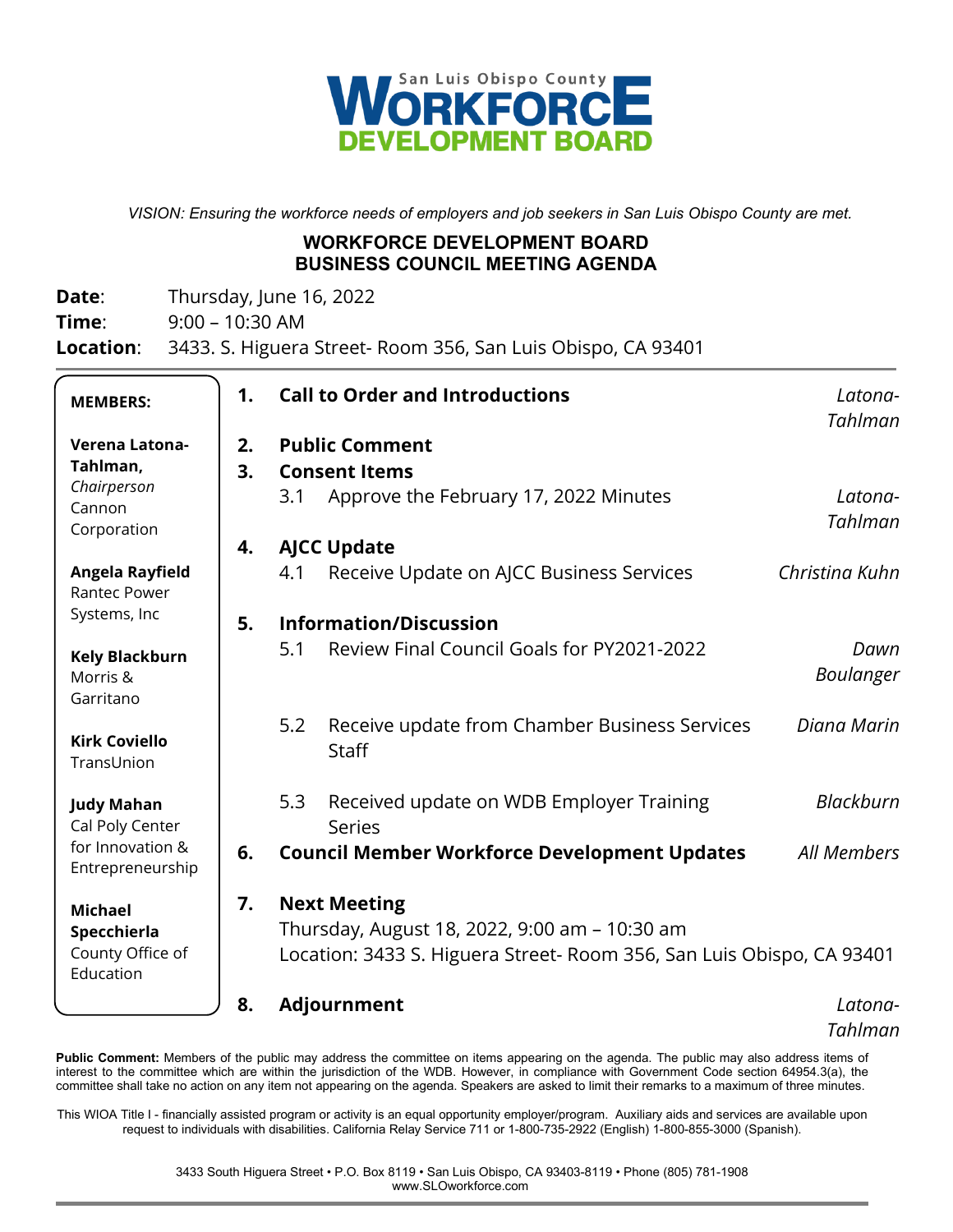## **WORKFORCE DEVELOPMENT BOARD of San Luis Obispo County BUSINESS COUNCIL MEETING MINUTES**

**Date:** Thursday, February 17, 2022

**Time:** 9:00 a.m.- 10:30 a.m.

**Location:** Virtual Meeting-

https://slohealth.zoom.us/j/98579656908?pwd=RDViTytDMmZ6ZG9DaHFBYVVFdjBUZz09

**Present:** Verena Latona-Tahlman, Kely Blackburn, Lorna Hewitt, Michael Specchierla

**Absent:** John Cascamo Chuck Jehle, Judy Mahan, Kirk Coviello,

**Staff:** Dawn Boulanger, Sarah Hayter, Diana Marin

**Guest:** Tammy Aguilera, Christina Kuhn

## **1. Call to Order:**

**Chair Latona-Tahlman:** called the meeting to order at 9:04 P.M. **Quorum.**

## **2. Action Items:**

**2.1 Approve a resolution authorizing the Business Council to hold teleconferenced public meetings for an additional thirty-day period pursuant to AB-361.**

Motion: Michael Specchierla Second: Kely Blackburn Abstentions: None Motion Passed Unanimously

## **3. Public Comment:**

**Chair Latona-Tahlman:** no public comment.

## **4. Consent Items:**

## **4.1 Approve the October 21, 2021 Minutes**

Motion: Kely Blackburn Second: Michael Specchierla Abstentions: None Motion Passed Unanimously

## **5. AJCC Update:**

## **5.1 Receive Report on AJCC Business Services**

Lorna Hewitt (member) presented the item which provided an update on the San Luis Obispo America's Job Center of CA (AJCC). Ms. Hewitt stated that the AJCC has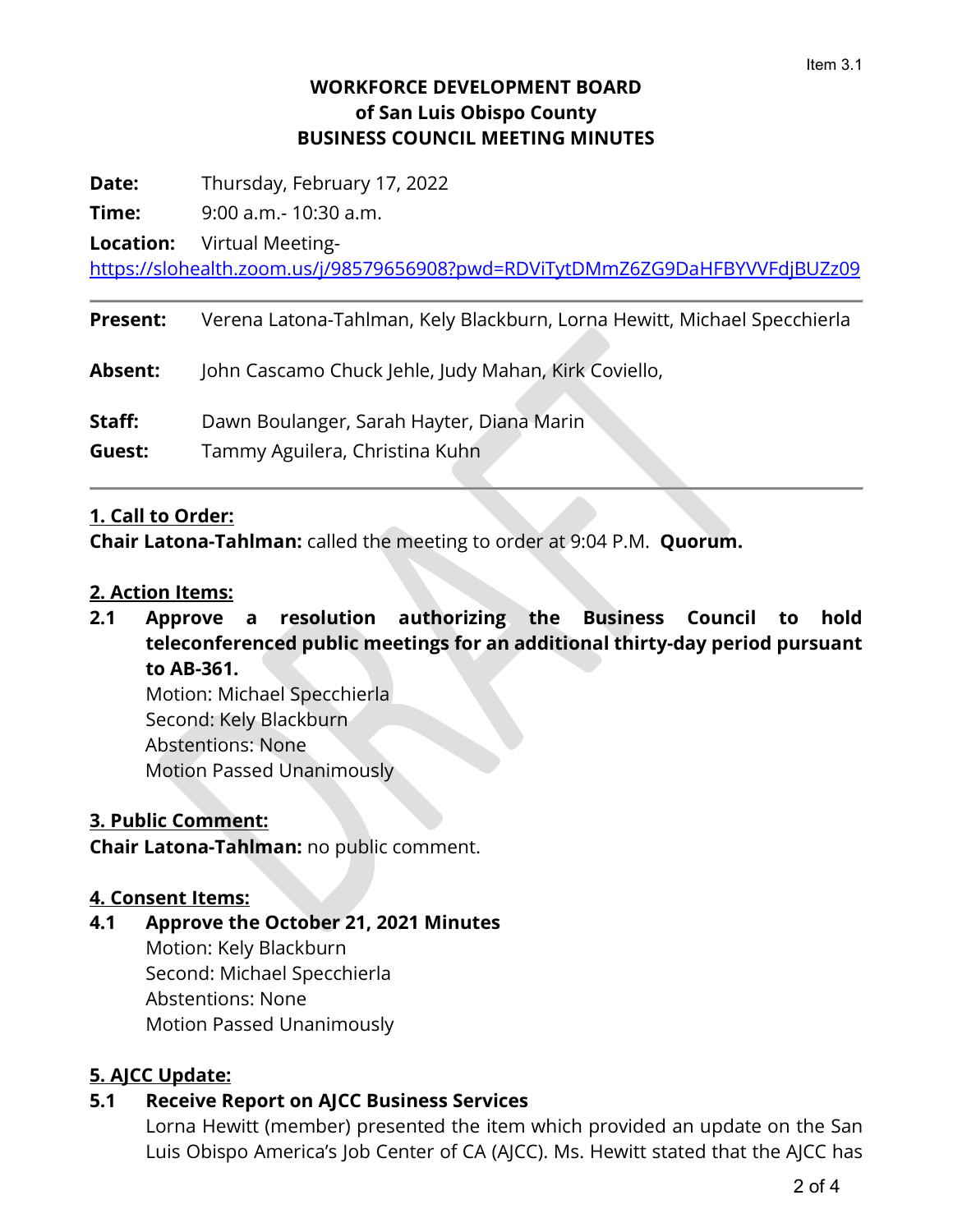made contact with employers in the construction industry. The employers have been actively recruiting mostly plumbers, however many of those jobs require travel, which can be difficult to fill if transportation is a barrier for the applicants. Ms. Hewitt also stated that the AJCC has seen an increase in higher-skilled job seekers looking for higher-wage careers, rather than entry-level positions. Employers throughout most industries, including food services, construction, and healthcare, have expressed high demand for hiring and have been more interested in working with the AJCC to help them with their recruitment needs. Tammy Aguilera (guest) introduced Christina Kuhn (guest) who is a staff member of the Eckerd team and will be reassigned to the AJCC in SLO for 6-12 months. Ms. Kuhn stated that she had attended a recent SLO Chamber mixer event and had made several new business contacts and was hopeful about her potential leads. Michael Specchierla (member) inquired about the job seekers enrolled at the AJCC and how well they aligned with the business needs. Ms. Aguilera (guest) stated that they had a variety of skilled and unskilled job seekers looking for work at the AJCC and that staff could use CalJOBS to do skills match searches for employers if there were no qualified applicants enrolled in WIOA services at the AJCC.

#### **6. Information/Discussion:**

**6.1 Receive Labor Market Information on Transportation Industry and Driver Occupations and Driver Training Opportunity through District**

Diana Marin (staff) presented the item which was part of the agenda. Ms. Marin provided data on the Transportation Industry and Driver Occupations. Michael Specchierla (member) spoke about bus driver training opportunities that are available through the SLO County Office of Education (SLO CEO) and the school districts throughout the county. Mr. Specchierla also mentioned that the SLO CEO and the school districts have been working on coordinating the marketing to drive interest in those training opportunities and occupations.

#### **6.2 Review Proposed Council Goals for PY2021-2022**

Dawn Boulanger (staff) presented the item. Ms. Boulanger reviewed the proposed goals set forth by the Business Council at the October 21, 2021, meeting and the membership discussed actions and next steps to achieve the listed goals which include addressing barriers to employment such as childcare and compensation. The council discussed increasing awareness among the business community of new and existing childcare resources and offering businesses data with a comparison of wages in SLO County versus the region for similar occupations. The council also discussed the WDB Employer Training Seminars and the WDB Contract for Layoff Aversion Business Services with the local chambers of commerce.